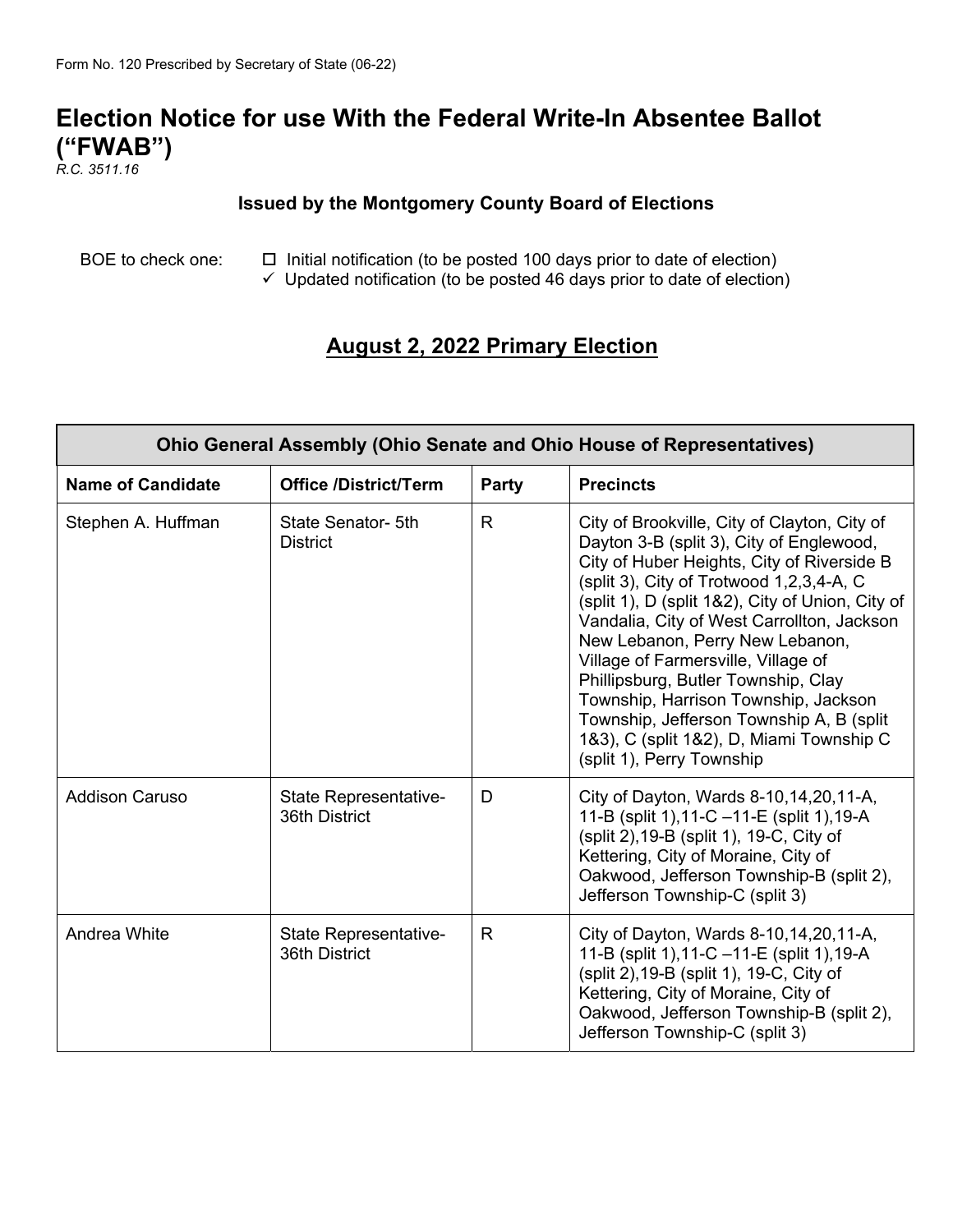| Tom Young                | <b>State Representative-</b><br>37th District | R | City of Centerville, City of Germantown,<br>City of Miamisburg, German Township,<br>Miami Township A-B, C (split 2), Miami<br>Township D-V, Washington Township                                                                                                                                                                                                                                                                                                                                                                                                                                         |
|--------------------------|-----------------------------------------------|---|---------------------------------------------------------------------------------------------------------------------------------------------------------------------------------------------------------------------------------------------------------------------------------------------------------------------------------------------------------------------------------------------------------------------------------------------------------------------------------------------------------------------------------------------------------------------------------------------------------|
| Willis E. Blackshear Jr. | State Representative-<br>38th District        | D | City of Dayton, Wards 1, 2, 4-7, 12, 13, 15-<br>18,21-23, $3-A - 3-B$ (split 182), $3-C - 3-L$ ,<br>11-B (split 2), 11-E (split 2), 19-A (split 1),<br>19-B (split 2), Page Manor, City of<br>Riverside A, B (split 1&2), C-P, City of<br>Trotwood 4-B, 4-C (split 2), 4-D (split 3)                                                                                                                                                                                                                                                                                                                    |
| <b>Phil Plummer</b>      | <b>State Representative-</b><br>39th District | R | City of Brookville, City of Clayton 1-A (split)<br>2), 1-B (split 3), 1-D, 2-A – C, 3-A – C, City<br>of Englewood, City of Trotwood, Wards<br>1, 2, 3, 4-A, 4-C (split 1), 4-D (split 1& 2),<br>City of Vandalia A, B, D, E, F (split 2), G-K,<br>City of West Carrollton, Jackson New<br>Lebanon, Perry New Lebanon, Village of<br>Farmersville, Butler Township A (split 1), B<br>(split 1), C-G, Clay Township B (split 3),<br>Harrison Township A-B, C (split 1), D-O,<br>Jackson Township, Jefferson Township A,<br>B (split 1&3), C (split 1&2), D, Miami<br>Township C (split 1), Perry Township |
| Amy Cox                  | State Representative-<br>40th District        | D | City of Clayton 1-A (split 1), 1-B (split<br>1&2), 1-C, City of Dayton 3-B (split 3), City<br>of Huber Heights, City of Riverside B (split<br>3), City of Union, City of Vandalia C, F<br>(split 1), Village of Phillipsburg, Butler<br>Township A (split 2), B (split 2), Clay<br>Township A, B (split 1&2), C, Harrison<br>Township C (split 2)                                                                                                                                                                                                                                                       |
| Rodney Creech            | <b>State Representative-</b><br>40th District | R | City of Clayton 1-A (split 1), 1-B (split<br>1&2), 1-C, City of Dayton 3-B (split 3), City<br>of Huber Heights, City of Riverside B (split<br>3), City of Union, City of Vandalia C, F<br>(split 1), Village of Phillipsburg, Butler<br>Township A (split 2), B (split 2), Clay<br>Township A, B (split 1&2), C, Harrison<br>Township C (split 2)                                                                                                                                                                                                                                                       |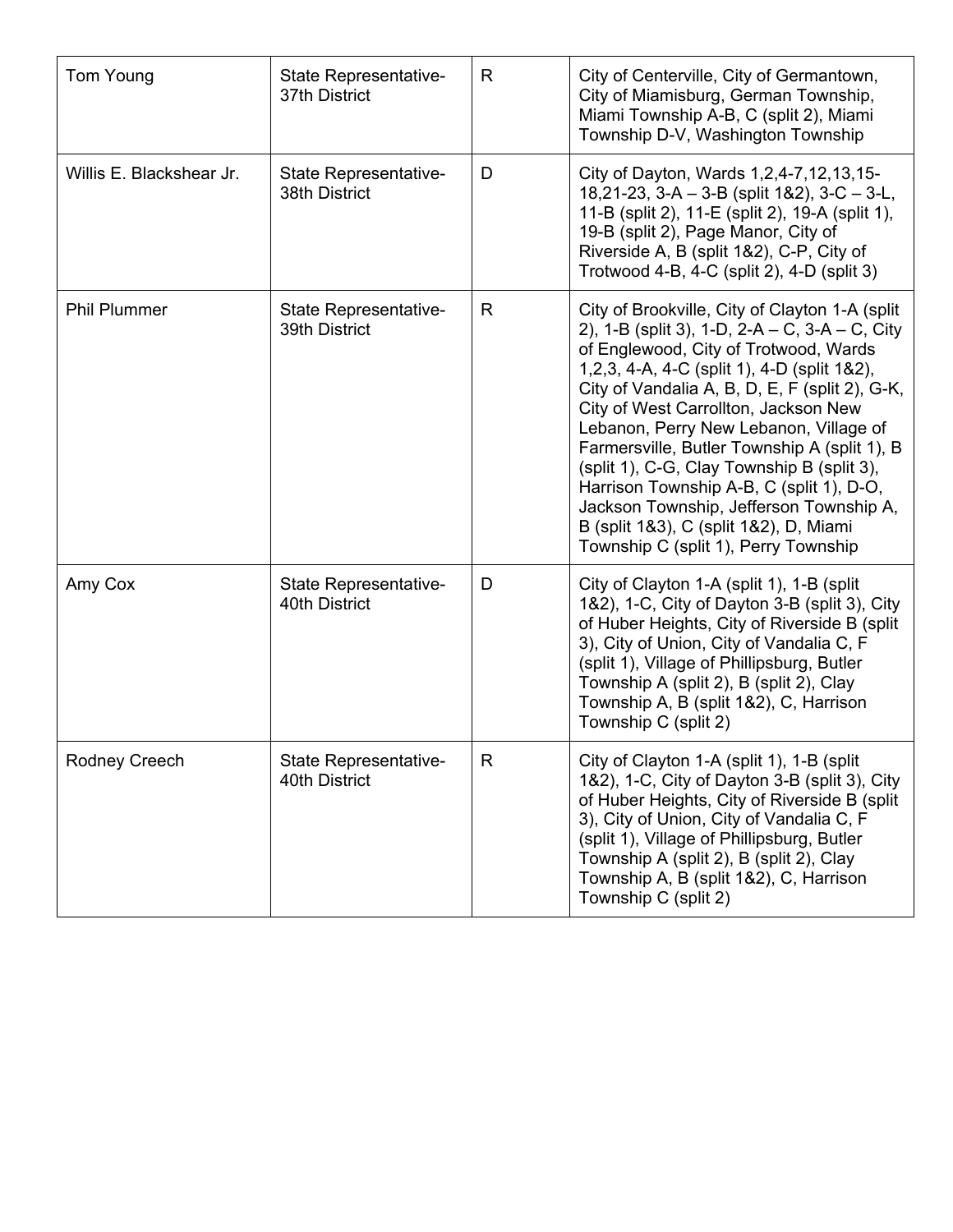| <b>Party Offices (State Central Committee)</b> |                                                                    |       |                                                                                                                                                                                                                                                                                                                                                                                                                                                                                                                                                                    |
|------------------------------------------------|--------------------------------------------------------------------|-------|--------------------------------------------------------------------------------------------------------------------------------------------------------------------------------------------------------------------------------------------------------------------------------------------------------------------------------------------------------------------------------------------------------------------------------------------------------------------------------------------------------------------------------------------------------------------|
| <b>Name of Candidate</b>                       | <b>Office /District</b>                                            | Party | <b>Precincts</b>                                                                                                                                                                                                                                                                                                                                                                                                                                                                                                                                                   |
| Amy Cox                                        | Member of State<br><b>Central Committee 5th</b><br>District, Woman | D     | City of Brookville, City of Clayton, City of<br>Dayton 3-B (split 3), City of Englewood,<br>City of Huber Heights, City of Riverside B<br>(split 3), City of Trotwood 1,2,3,4-A, C<br>(split 1), D (split 1&2), City of Union, City of<br>Vandalia, City of West Carrollton, Jackson<br>New Lebanon, Perry New Lebanon,<br>Village of Farmersville, Village of<br>Phillipsburg, Butler Township, Clay<br>Township, Harrison Township, Jackson<br>Township, Jefferson Township A, B (split<br>1&3), C (split 1&2), D, Miami Township C<br>(split 1), Perry Township |
| Leronda F. Jackson                             | Member of State<br><b>Central Committee 5th</b><br>District, Woman | D     | City of Brookville, City of Clayton, City of<br>Dayton 3-B (split 3), City of Englewood,<br>City of Huber Heights, City of Riverside B<br>(split 3), City of Trotwood 1,2,3,4-A, C<br>(split 1), D (split 1&2), City of Union, City of<br>Vandalia, City of West Carrollton, Jackson<br>New Lebanon, Perry New Lebanon,<br>Village of Farmersville, Village of<br>Phillipsburg, Butler Township, Clay<br>Township, Harrison Township, Jackson<br>Township, Jefferson Township A, B (split<br>1&3), C (split 1&2), D, Miami Township C<br>(split 1), Perry Township |
| David C. Cox                                   | Member of State<br><b>Central Committee 5th</b><br>District, Man   | D     | City of Brookville, City of Clayton, City of<br>Dayton 3-B (split 3), City of Englewood,<br>City of Huber Heights, City of Riverside B<br>(split 3), City of Trotwood 1,2,3,4-A, C<br>(split 1), D (split 1&2), City of Union, City of<br>Vandalia, City of West Carrollton, Jackson<br>New Lebanon, Perry New Lebanon,<br>Village of Farmersville, Village of<br>Phillipsburg, Butler Township, Clay<br>Township, Harrison Township, Jackson<br>Township, Jefferson Township A, B (split<br>1&3), C (split 1&2), D, Miami Township C<br>(split 1), Perry Township |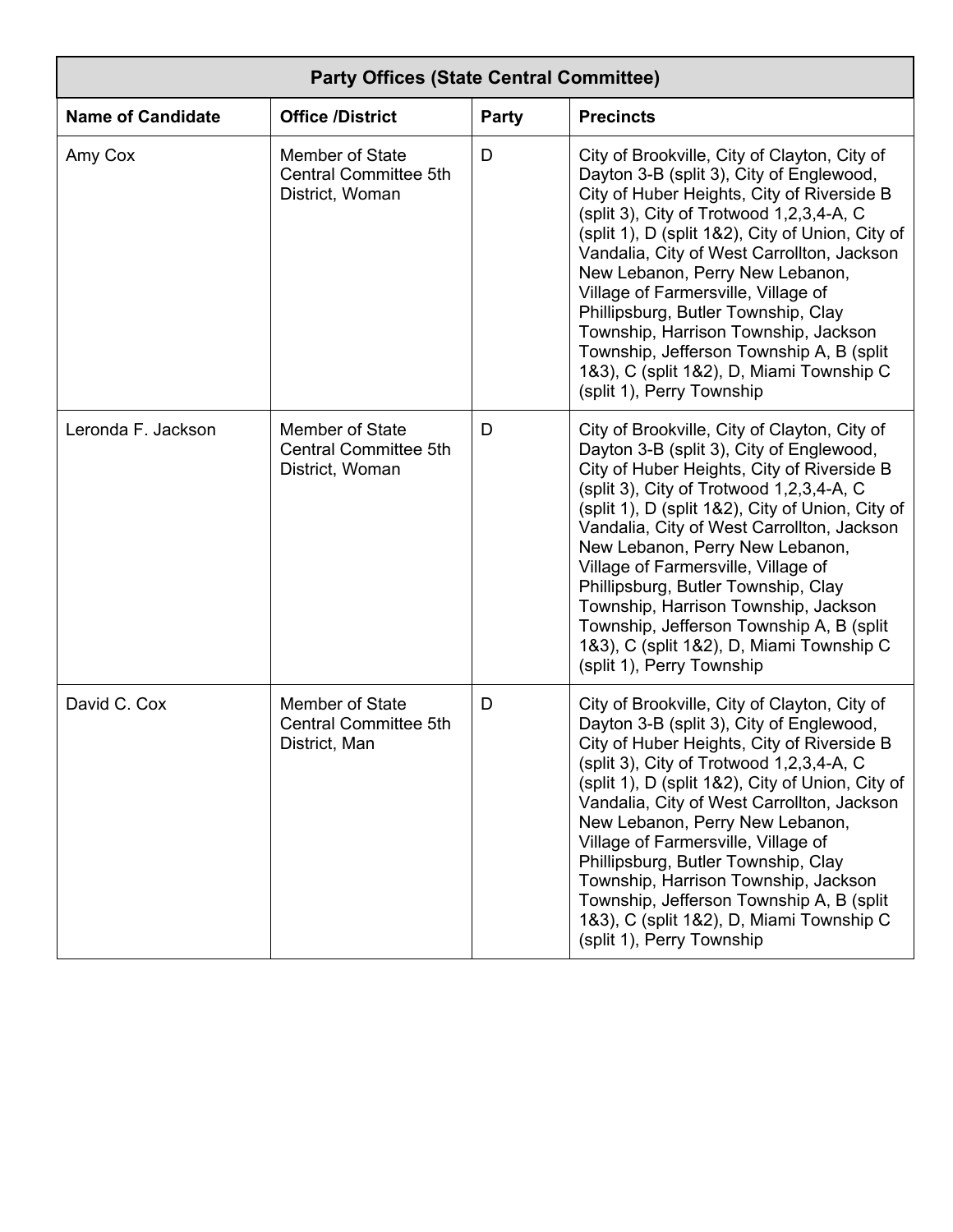| Jessica Franz    | <b>Member of State</b><br><b>Central Committee 5th</b><br>District, Woman | R | City of Brookville, City of Clayton, City of<br>Dayton 3-B (split 3), City of Englewood,<br>City of Huber Heights, City of Riverside B<br>(split 3), City of Trotwood 1,2,3,4-A, C<br>(split 1), D (split 1&2), City of Union, City of<br>Vandalia, City of West Carrollton, Jackson<br>New Lebanon, Perry New Lebanon,<br>Village of Farmersville, Village of<br>Phillipsburg, Butler Township, Clay<br>Township, Harrison Township, Jackson<br>Township, Jefferson Township A, B (split<br>1&3), C (split 1&2), D, Miami Township C<br>(split 1), Perry Township |
|------------------|---------------------------------------------------------------------------|---|--------------------------------------------------------------------------------------------------------------------------------------------------------------------------------------------------------------------------------------------------------------------------------------------------------------------------------------------------------------------------------------------------------------------------------------------------------------------------------------------------------------------------------------------------------------------|
| Mary Beth Kemmer | <b>Member of State</b><br><b>Central Committee 5th</b><br>District, Woman | R | City of Brookville, City of Clayton, City of<br>Dayton 3-B (split 3), City of Englewood,<br>City of Huber Heights, City of Riverside B<br>(split 3), City of Trotwood 1,2,3,4-A, C<br>(split 1), D (split 1&2), City of Union, City of<br>Vandalia, City of West Carrollton, Jackson<br>New Lebanon, Perry New Lebanon,<br>Village of Farmersville, Village of<br>Phillipsburg, Butler Township, Clay<br>Township, Harrison Township, Jackson<br>Township, Jefferson Township A, B (split<br>1&3), C (split 1&2), D, Miami Township C<br>(split 1), Perry Township |
| Steve A. Bruns   | <b>Member of State</b><br><b>Central Committee 5th</b><br>District, Man   | R | City of Brookville, City of Clayton, City of<br>Dayton 3-B (split 3), City of Englewood,<br>City of Huber Heights, City of Riverside B<br>(split 3), City of Trotwood 1,2,3,4-A, C<br>(split 1), D (split 1&2), City of Union, City of<br>Vandalia, City of West Carrollton, Jackson<br>New Lebanon, Perry New Lebanon,<br>Village of Farmersville, Village of<br>Phillipsburg, Butler Township, Clay<br>Township, Harrison Township, Jackson<br>Township, Jefferson Township A, B (split<br>1&3), C (split 1&2), D, Miami Township C<br>(split 1), Perry Township |
| Carolyn Rice     | <b>Member of State</b><br><b>Central Committee 6th</b><br>District, Woman | D | City of Centerville, City of Dayton 1,2,3-A,<br>B (split 1&2), C-L, 4-23, City of<br>Germantown, City of Kettering, City of<br>Miamisburg, City of Moraine, City of<br>Oakwood, Page Manor, City of Riverside<br>A, B (split 1&2), C-P, City of Trotwood 4-B,<br>C (split 2), D (split 3), German Township,<br>Jefferson Township B (split 2), C (split 3),<br>Miami Township A, B, C (split 2), D-V,<br><b>Washington Township</b>                                                                                                                                |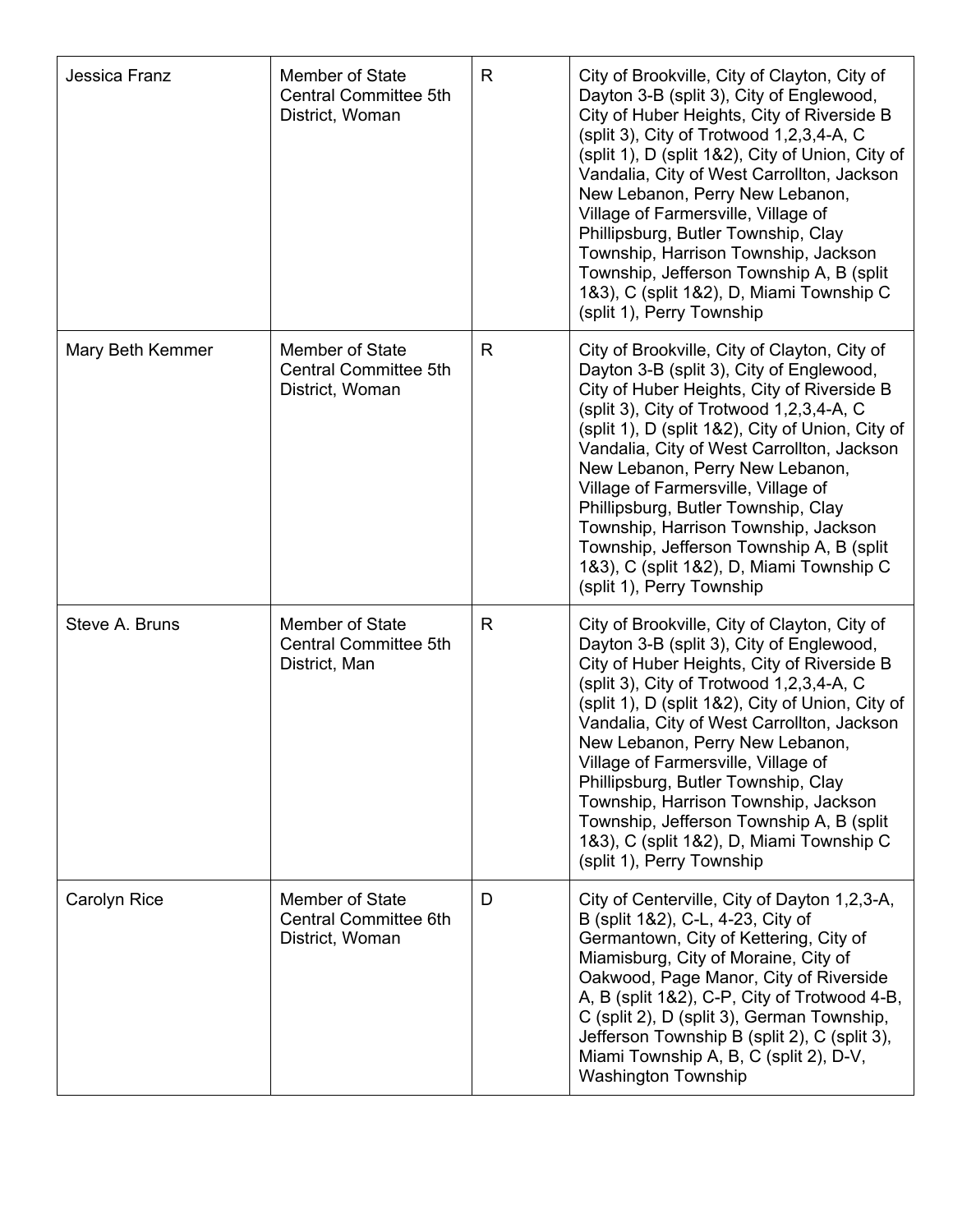| Nan Whaley                     | Member of State<br><b>Central Committee 6th</b><br>District, Woman      | D | City of Centerville, City of Dayton 1,2,3-A,<br>B (split 1&2), C-L, 4-23, City of<br>Germantown, City of Kettering, City of<br>Miamisburg, City of Moraine, City of<br>Oakwood, Page Manor, City of Riverside<br>A, B (split 1&2), C-P, City of Trotwood 4-B,<br>C (split 2), D (split 3), German Township,<br>Jefferson Township B (split 2), C (split 3),<br>Miami Township A, B, C (split 2), D-V,<br><b>Washington Township</b> |
|--------------------------------|-------------------------------------------------------------------------|---|-------------------------------------------------------------------------------------------------------------------------------------------------------------------------------------------------------------------------------------------------------------------------------------------------------------------------------------------------------------------------------------------------------------------------------------|
| Mark E. Owens                  | <b>Member of State</b><br><b>Central Committee 6th</b><br>District, Man | D | City of Centerville, City of Dayton 1,2,3-A,<br>B (split 1&2), C-L, 4-23, City of<br>Germantown, City of Kettering, City of<br>Miamisburg, City of Moraine, City of<br>Oakwood, Page Manor, City of Riverside<br>A, B (split 1&2), C-P, City of Trotwood 4-B,<br>C (split 2), D (split 3), German Township,<br>Jefferson Township B (split 2), C (split 3),<br>Miami Township A, B, C (split 2), D-V,<br><b>Washington Township</b> |
| <b>Patrick Scott Thomasson</b> | Member of State<br><b>Central Committee 6th</b><br>District, Man        | D | City of Centerville, City of Dayton 1,2,3-A,<br>B (split 1&2), C-L, 4-23, City of<br>Germantown, City of Kettering, City of<br>Miamisburg, City of Moraine, City of<br>Oakwood, Page Manor, City of Riverside<br>A, B (split 1&2), C-P, City of Trotwood 4-B,<br>C (split 2), D (split 3), German Township,<br>Jefferson Township B (split 2), C (split 3),<br>Miami Township A, B, C (split 2), D-V,<br><b>Washington Township</b> |
| <b>Judy Westbrock</b>          | Member of State<br><b>Central Committee 6th</b><br>District, Woman      | R | City of Centerville, City of Dayton 1,2,3-A,<br>B (split 1&2), C-L, 4-23, City of<br>Germantown, City of Kettering, City of<br>Miamisburg, City of Moraine, City of<br>Oakwood, Page Manor, City of Riverside<br>A, B (split 1&2), C-P, City of Trotwood 4-B,<br>C (split 2), D (split 3), German Township,<br>Jefferson Township B (split 2), C (split 3),<br>Miami Township A, B, C (split 2), D-V,<br><b>Washington Township</b> |
| Arthur L. McGuire Sr.          | <b>Member of State</b><br><b>Central Committee 6th</b><br>District, Man | R | City of Centerville, City of Dayton 1,2,3-A,<br>B (split 1&2), C-L, 4-23, City of<br>Germantown, City of Kettering, City of<br>Miamisburg, City of Moraine, City of<br>Oakwood, Page Manor, City of Riverside<br>A, B (split 1&2), C-P, City of Trotwood 4-B,<br>C (split 2), D (split 3), German Township,<br>Jefferson Township B (split 2), C (split 3),<br>Miami Township A, B, C (split 2), D-V,<br><b>Washington Township</b> |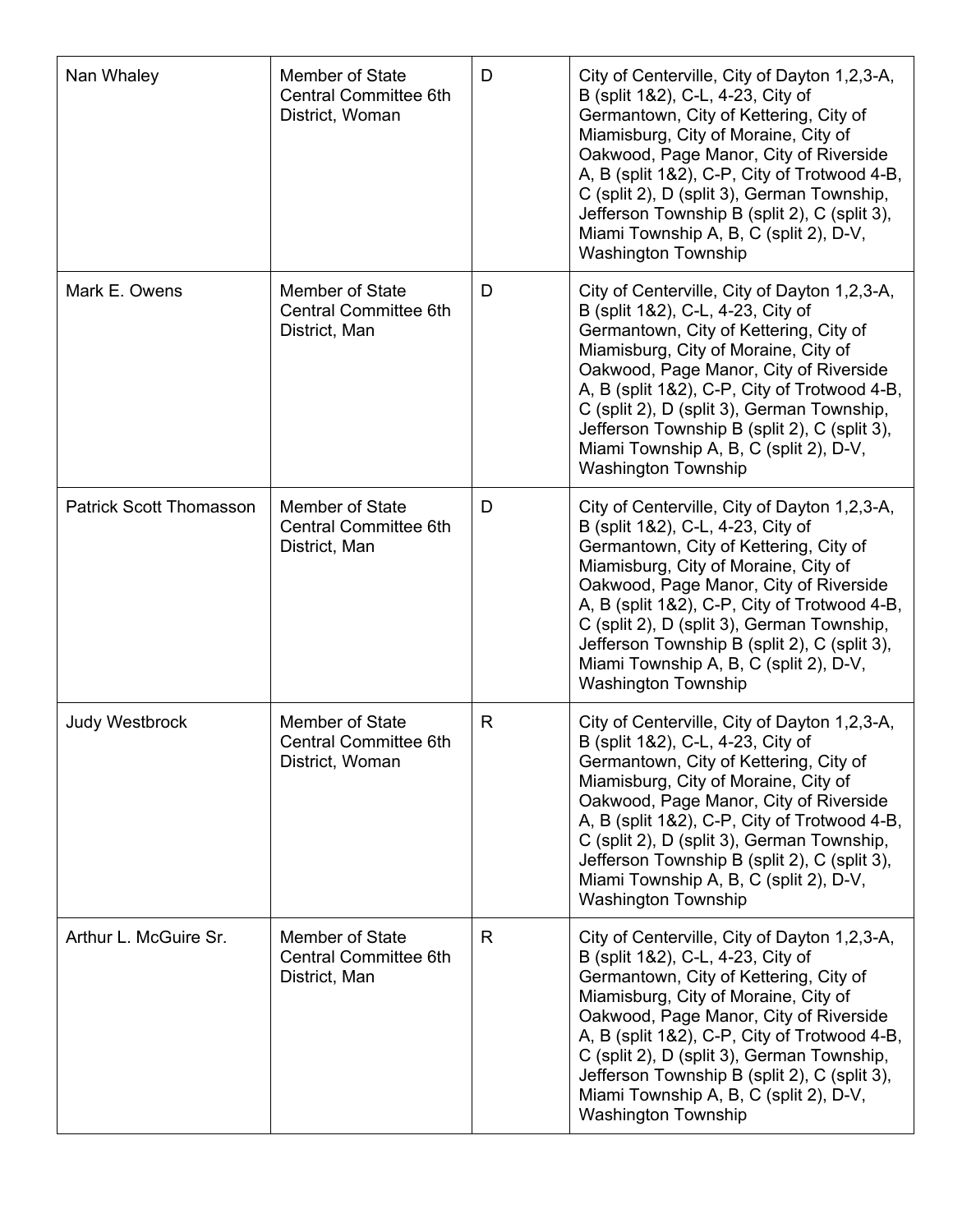No Issues Filed for August 2, 2022 Primary Election